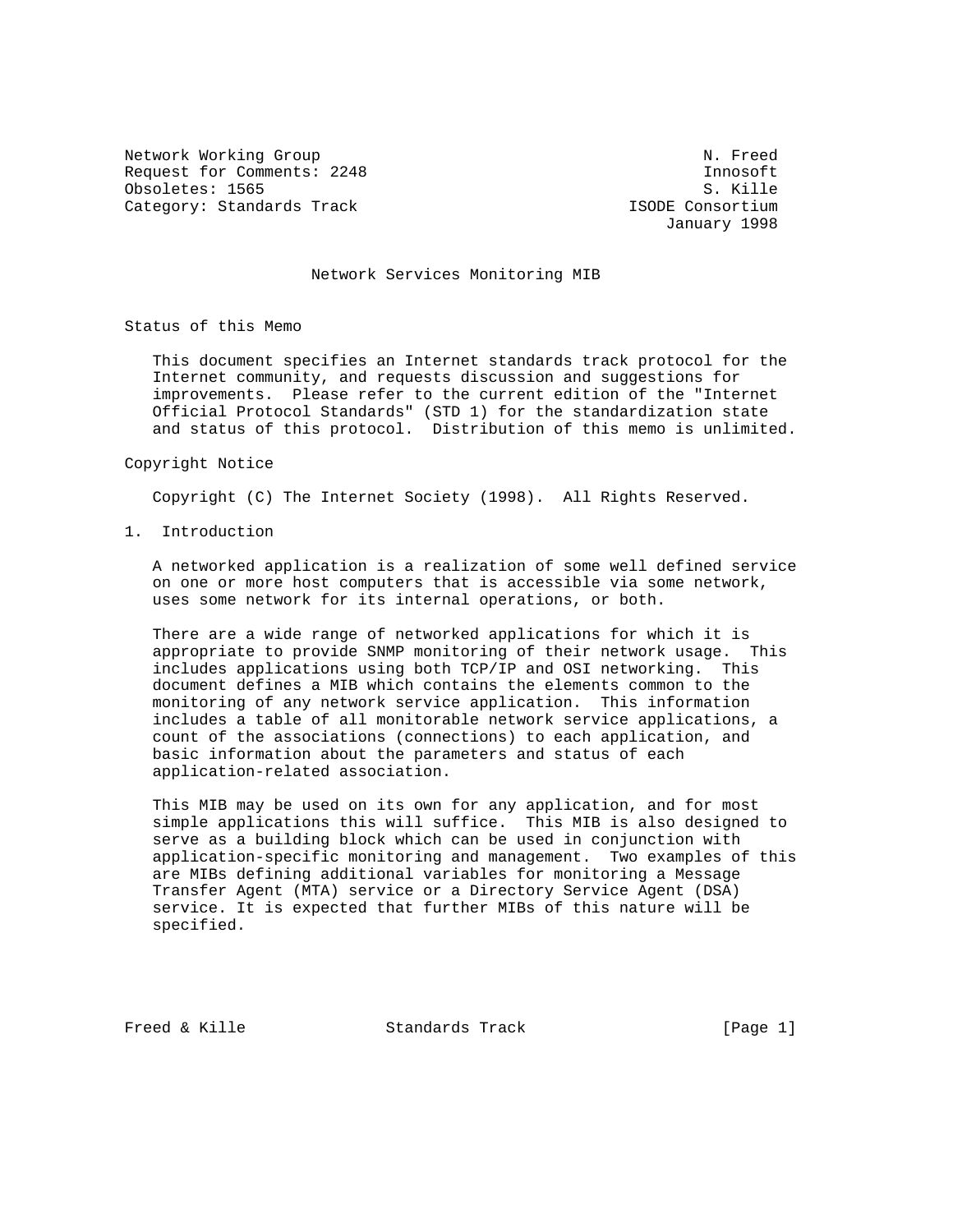This MIB does not attempt to provide facilities for management of the host or hosts the network service application runs on, nor does it provide facilities for monitoring applications that provide something other than a network service. Host resource and general application monitoring is handled by the Host Resources MIB at present; development of an additional application MIB is currently underway in the IETF.

2. Table of Contents

|                                                          | $\mathfrak{D}$ |
|----------------------------------------------------------|----------------|
| 3 The SNMPv2 Network Management Framework                | $\mathfrak{D}$ |
|                                                          | 3              |
| 4 Rationale for having a Network Services Monitoring MIB | ζ              |
| 4.1 General Relationship to Other MIBs                   | $\overline{4}$ |
|                                                          | $\overline{4}$ |
| 4.3 Configuration Information                            | $\overline{4}$ |
|                                                          | 5              |
|                                                          | $\overline{5}$ |
| 7 Changes made since RFC 1565                            | 16             |
|                                                          | 16             |
|                                                          | 16             |
|                                                          | 17             |
|                                                          | 18             |
| 12 Full Copyright Statement                              | 19             |

3. The SNMPv2 Network Management Framework

 The SNMPv2 Network Management Framework consists of seven major components. They are:

- o RFC 1902 [1] which defines the SMI, the mechanisms used for describing and naming objects for the purpose of management.
- o RFC 1903 [2] defines textual conventions for SNMPv2.
- o RFC 1904 [3] defines conformance statements for SNMPv2.
- o RFC 1905 [4] defines transport mappings for SNMPv2.
- o RFC 1906 [5] defines the protocol operations used for network access to managed objects.
- o RFC 1907 [6] defines the Management Information Base for SNMPv2.
- o RFC 1908 [7] specifies coexistance between SNMP and SNMPv2.

| Freed & Kille<br>Standards Track | [Page $2$ ] |
|----------------------------------|-------------|
|----------------------------------|-------------|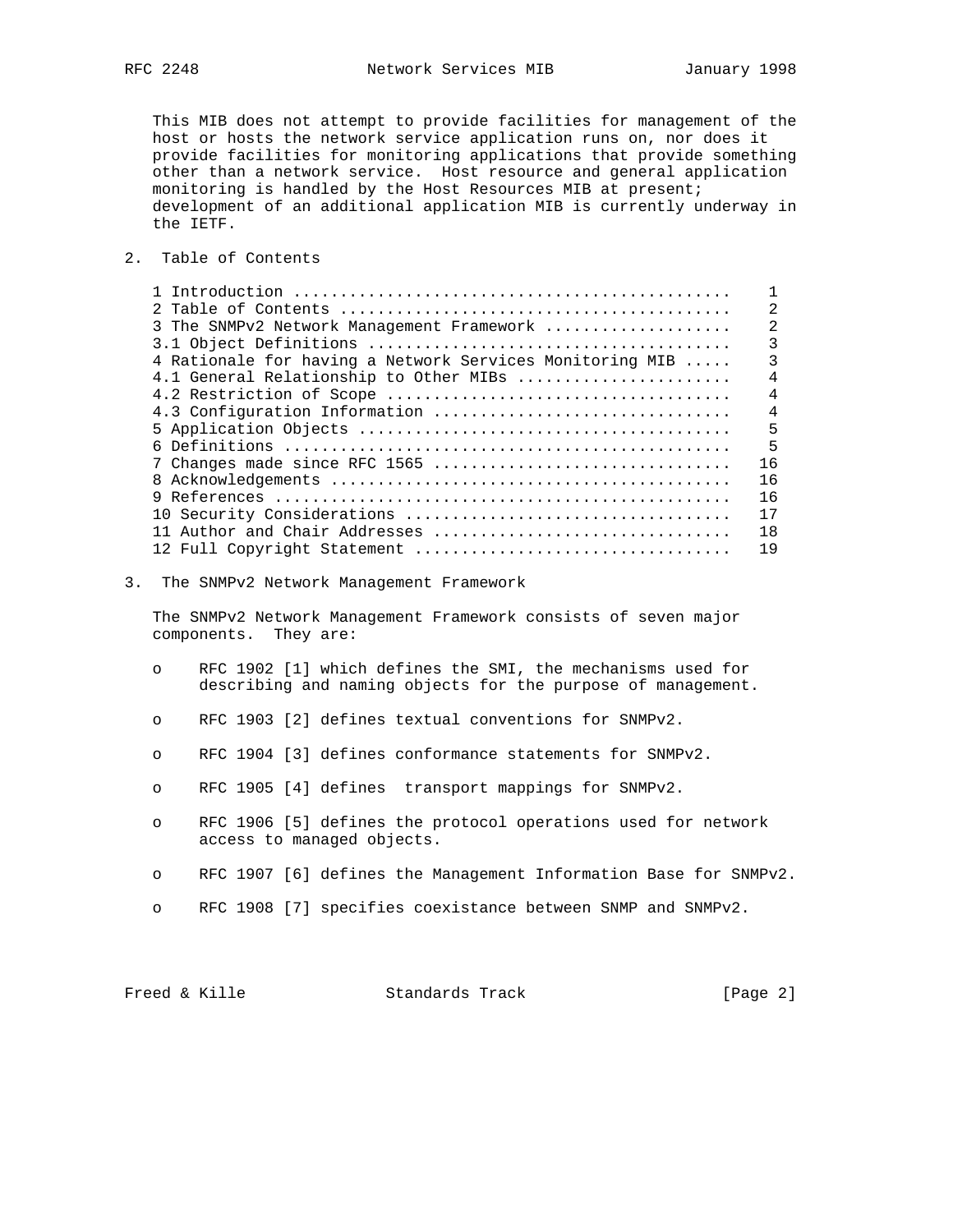The Framework permits new objects to be defined for the purpose of experimentation and evaluation.

3.1. Object Definitions

 Managed objects are accessed via a virtual information store, termed the Management Information Base or MIB. Objects in the MIB are defined using the subset of Abstract Syntax Notation One (ASN.1) defined in the SMI. In particular, each object type is named by an OBJECT IDENTIFIER, an administratively assigned name. The object type together with an object instance serves to uniquely identify a specific instantiation of the object. For human convenience, we often use a textual string, termed the descriptor, to refer to the object type.

4. Rationale for having a Network Services Monitoring MIB

 Much effort has been expended in developing tools to manage lower layer network facilities. However, relatively little work has been done on managing application layer entities. It is neither efficient nor reasonable to manage all aspects of application layer entities using only lower layer information. Moreover, the difficulty of managing application entities in this way increases dramatically as application entities become more complex.

 This leads to a substantial need to monitor applications which provide network services, particularly distributed components such as MTAs and DSAs, by monitoring specific aspects of the application itself. Reasons to monitor such components include but are not limited to measuring load, detecting broken connectivity, isolating system failures, and locating congestion.

 In order to manage network service applications effectively two requirements must be met:

- (1) It must be possible to monitor a large number of components (typical for a large organization).
- (2) Application monitoring must be integrated into general network management.

 This specification defines simple read-only access; this is sufficient to determine up/down status and provide an indication of a broad class of operational problems.

Freed & Kille **Standards Track** [Page 3]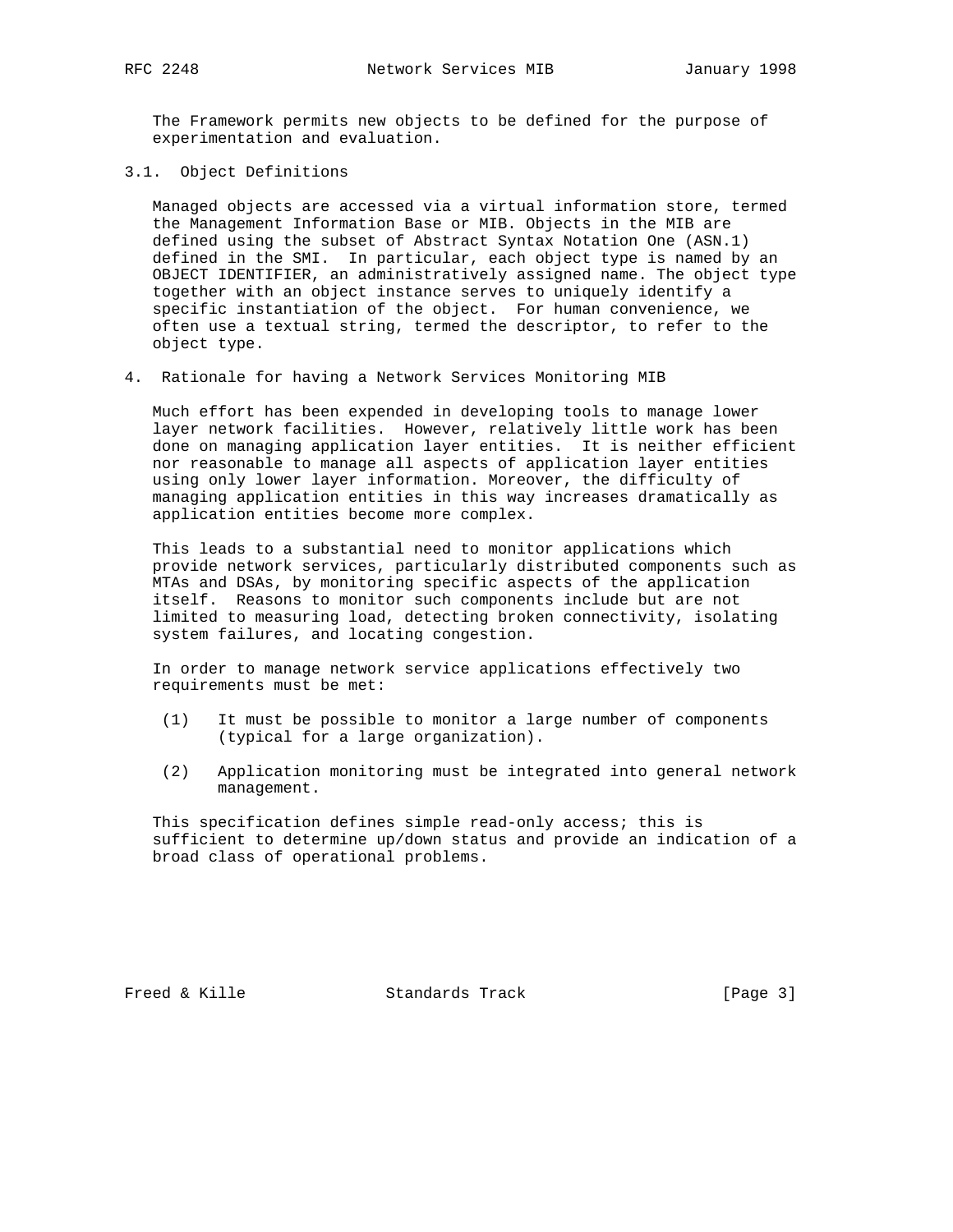# 4.1. General Relationship to Other MIBs

 This MIB is intended to only provide facilities common to the monitoring of any network service application. It does not provide all the facilities necessary to monitor any specific application. Each specific type of network service application is expected to have a MIB of its own that makes use of these common facilities.

# 4.2. Restriction of Scope

 The framework provided here is very minimal; there is a lot more that could be done. For example:

- (1) General network service application configuration monitoring and control.
- (2) Detailed examination and modification of individual entries in service-specific request queues.
- (3) Probing to determine the status of a specific request (e.g. the location of a mail message with a specific message-id).
- (4) Requesting that certain actions be performed (e.g. forcing an immediate connection and transfer of pending messages to some specific system).

 All these capabilities are both impressive and useful. However, these capabilities would require provisions for strict security checking. These capabilities would also mandate a much more complex design, with many characteristics likely to be fairly implementation-specific. As a result such facilities are likely to be both contentious and difficult to implement.

 This document religiously keeps things simple and focuses on the basic monitoring aspect of managing applications providing network services. The goal here is to provide a framework which is simple, useful, and widely implementable.

## 4.3. Configuration Information

 This MIB attempts to provide information about the operational aspects of an application. Further information about the actual configuration of a given application may be kept in other places; the applDirectoryName or applURL may be used to point to places where such information is kept.

Freed & Kille Standards Track [Page 4]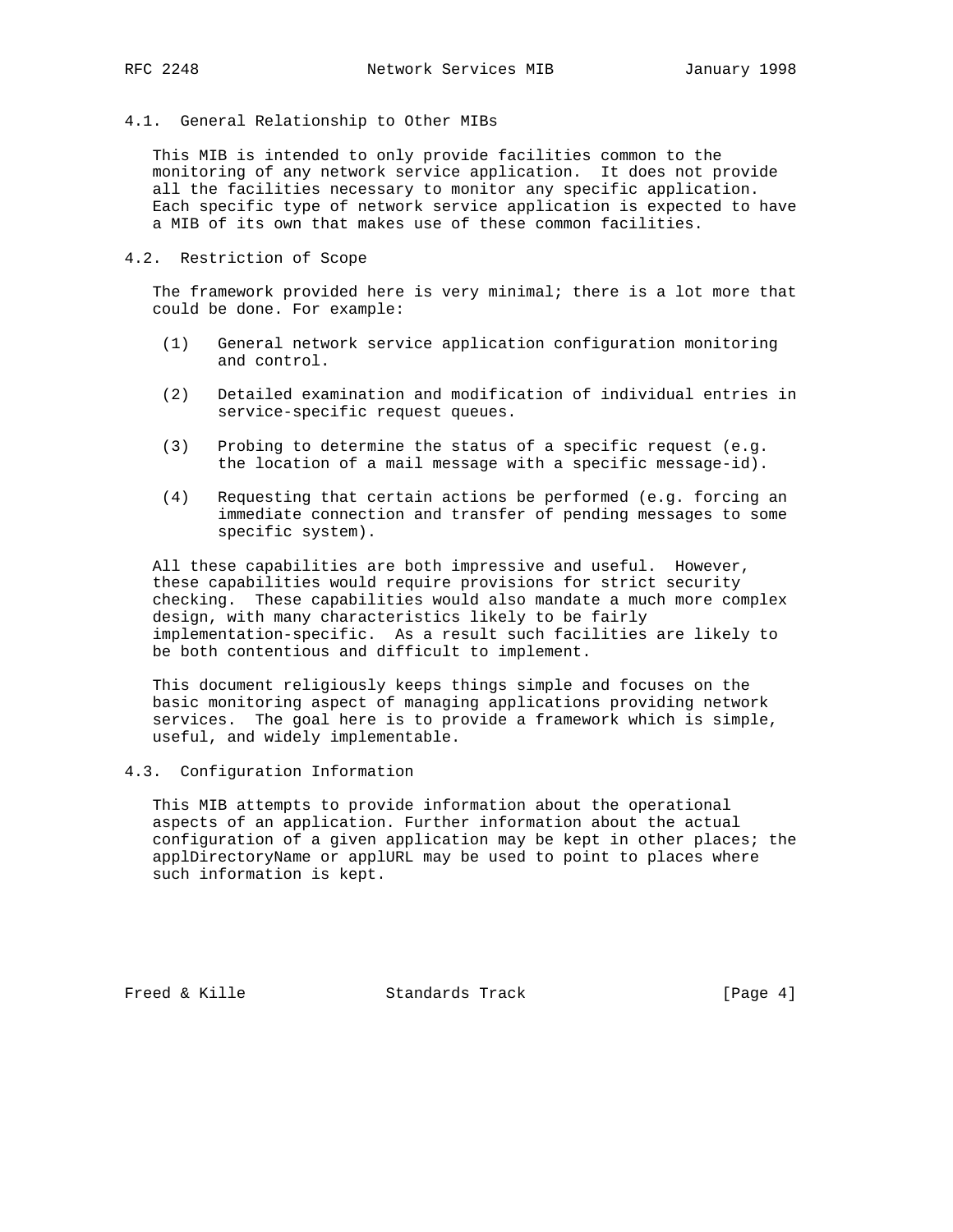### 5. Application Objects

 This MIB defines a set of general purpose attributes which would be appropriate for a range of applications that provide network services. Both OSI and non-OSI services can be accomodated. Additional tables defined in extensions to this MIB provide attributes specific to specific network services.

 A table is defined which will have one row for each operational network service application on the system. The only static information held on the application is its name. All other static information should be obtained from various directory services. The applDirectoryName is an external key, which allows an SNMP MIB entry to be cleanly related to the X.500 Directory. In SNMP terms, the applications are grouped in a table called applTable, which is indexed by an integer key applIndex.

The type of the application will be determined by one or both of:

- (1) Additional MIB variables specific to the applications.
- (2) An association to the application of a specific protocol.
- 6. Definitions

NETWORK-SERVICES-MIB DEFINITIONS ::= BEGIN

#### IMPORTS

```
 OBJECT-TYPE, Counter32, Gauge32, MODULE-IDENTITY, mib-2
  FROM SNMPv2-SMI
 DisplayString, TimeStamp, TEXTUAL-CONVENTION
  FROM SNMPv2-TC
 MODULE-COMPLIANCE, OBJECT-GROUP
  FROM SNMPv2-CONF;
```

```
application MODULE-IDENTITY
     LAST-UPDATED "9708170000Z"
     ORGANIZATION "IETF Mail and Directory Management Working Group"
     CONTACT-INFO
              Ned Freed
```
 Postal: Innosoft International, Inc. 1050 Lakes Drive West Covina, CA 91790 US Tel: +1 626 919 3600

```
 Fax: +1 626 919 3614
```
Freed & Kille Standards Track [Page 5]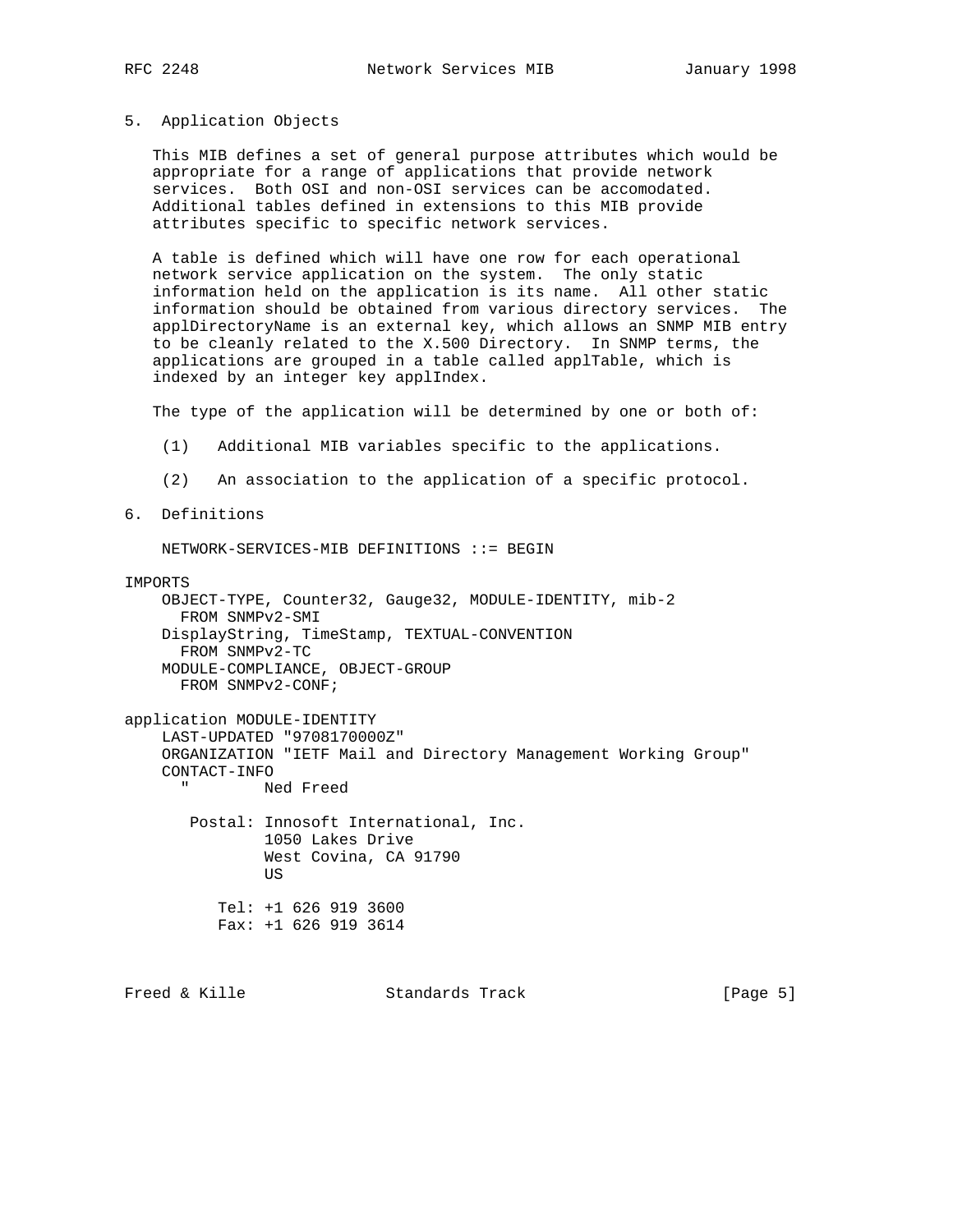E-Mail: ned.freed@innosoft.com" DESCRIPTION "The MIB module describing network service applications" REVISION "9311280000Z" DESCRIPTION "The original version of this MIB was published in RFC 1565"  $:= \{ \text{min-2} \; 27 \}$ -- Textual conventions -- DistinguishedName is used to refer to objects in the -- directory. DistinguishedName ::= TEXTUAL-CONVENTION STATUS current DESCRIPTION "A Distinguished Name represented in accordance with RFC 1779 [8]." SYNTAX DisplayString -- Uniform Resource Locators are stored in URLStrings. URLString ::= TEXTUAL-CONVENTION STATUS current DESCRIPTION "A Uniform Resource Locator represented in accordance with RFC 1738 [10]." SYNTAX DisplayString -- The basic applTable contains a list of the application -- entities. applTable OBJECT-TYPE SYNTAX SEQUENCE OF ApplEntry MAX-ACCESS not-accessible STATUS current DESCRIPTION "The table holding objects which apply to all different kinds of applications providing network services. Each network service application capable of being monitored should have a single entry in this table." ::= {application 1} applEntry OBJECT-TYPE SYNTAX ApplEntry MAX-ACCESS not-accessible STATUS current DESCRIPTION

Freed & Kille **Standards Track** [Page 6]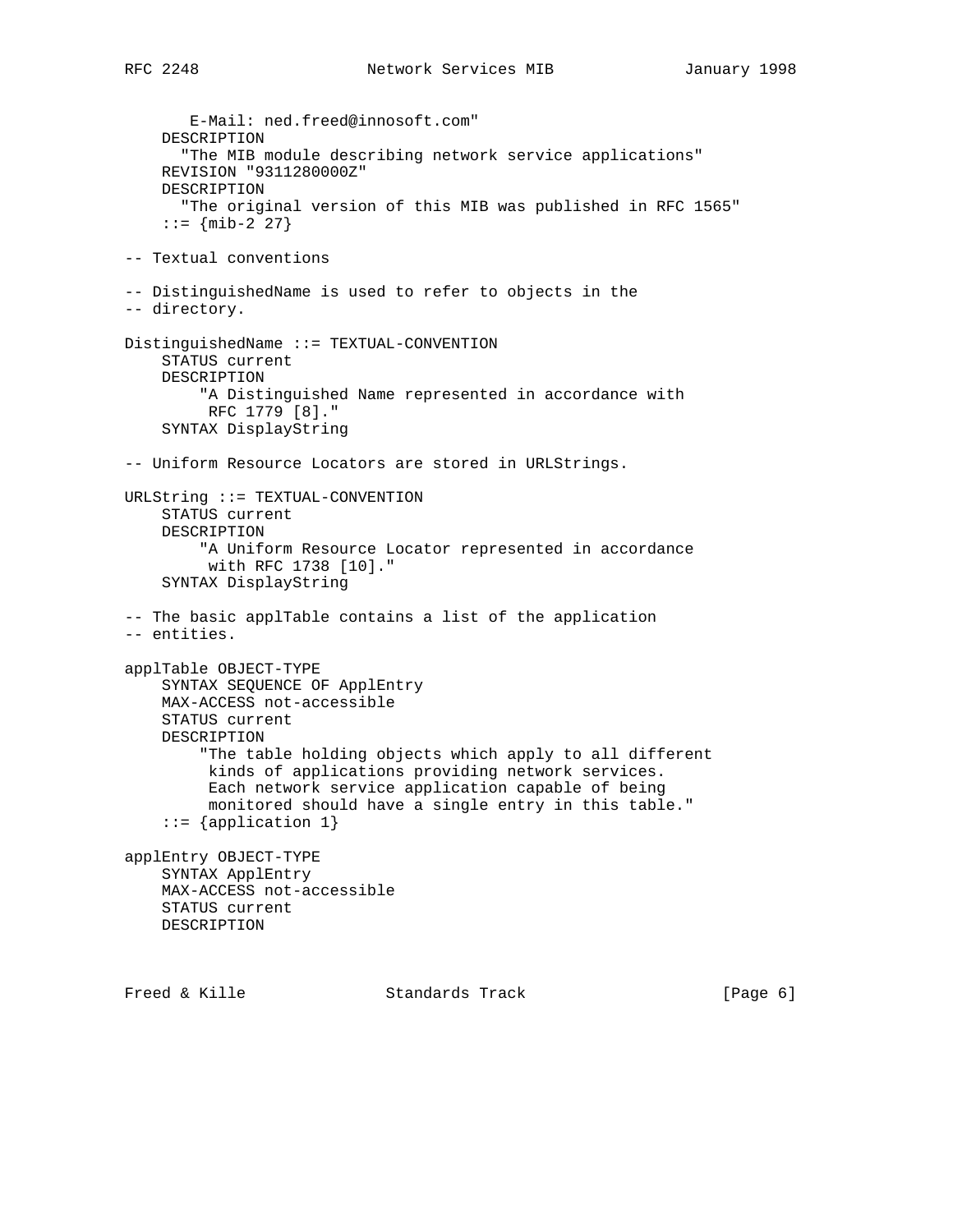```
 "An entry associated with a single network service
        application."
     INDEX {applIndex}
    ::= {applTable 1}
ApplEntry ::= SEQUENCE {
     applIndex
         INTEGER,
     applName
         DisplayString,
     applDirectoryName
         DistinguishedName,
     applVersion
         DisplayString,
     applUptime
         TimeStamp,
     applOperStatus
         INTEGER,
     applLastChange
         TimeStamp,
     applInboundAssociations
         Gauge32,
     applOutboundAssociations
         Gauge32,
     applAccumulatedInboundAssociations
         Counter32,
     applAccumulatedOutboundAssociations
         Counter32,
     applLastInboundActivity
         TimeStamp,
     applLastOutboundActivity
         TimeStamp,
     applRejectedInboundAssociations
         Counter32,
     applFailedOutboundAssociations
         Counter32,
     applDescription
         DisplayString,
     applURL
         URLString
}
applIndex OBJECT-TYPE
     SYNTAX INTEGER (1..2147483647)
     MAX-ACCESS not-accessible
     STATUS current
     DESCRIPTION
       "An index to uniquely identify the network service
```
Freed & Kille **Standards Track** [Page 7]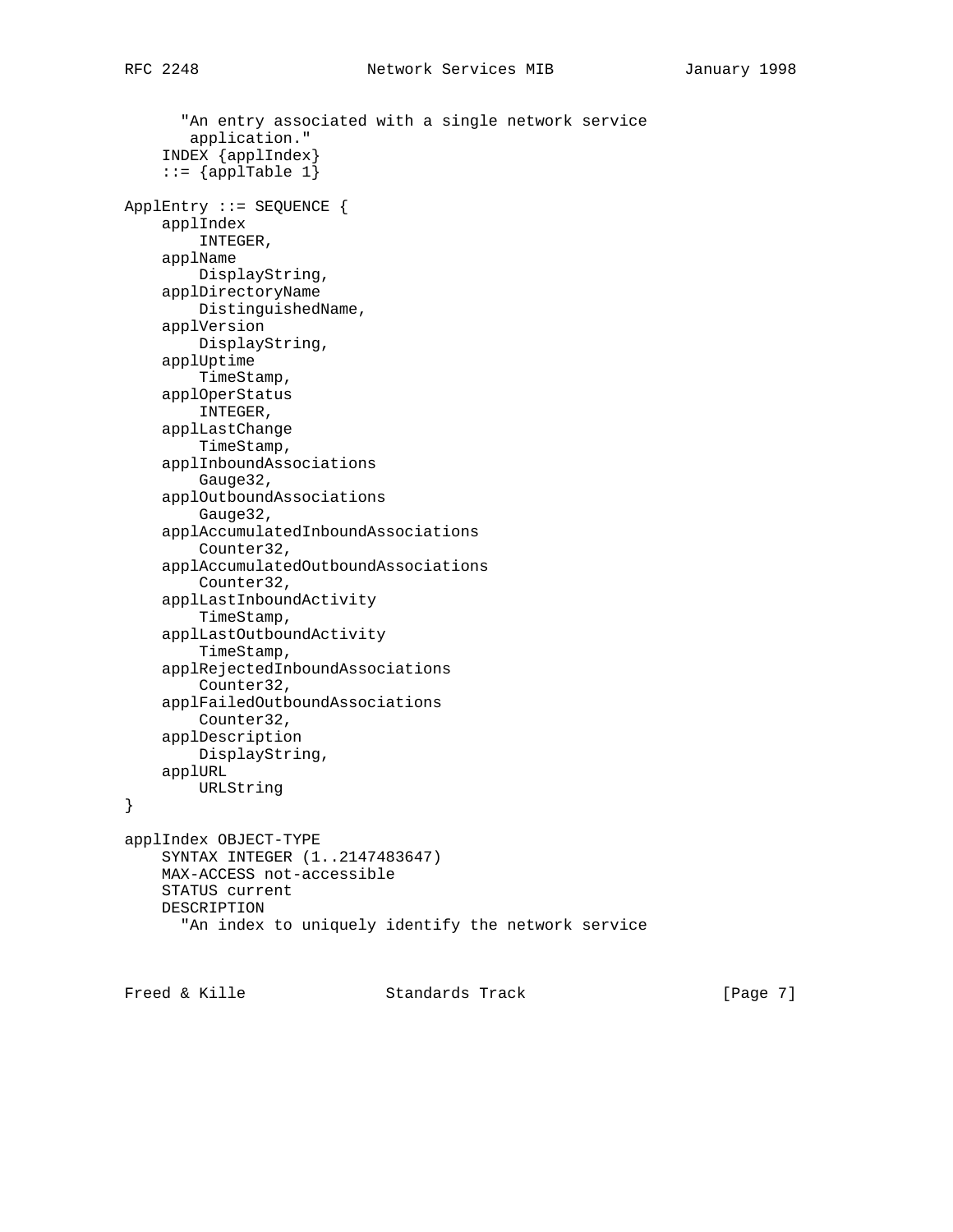```
 application. This attribute is the index used for
        lexicographic ordering of the table."
    ::= {applEntry 1}
applName OBJECT-TYPE
     SYNTAX DisplayString
     MAX-ACCESS read-only
     STATUS current
     DESCRIPTION
       "The name the network service application chooses to be
       known by."
    ::= {applEntry 2}
applDirectoryName OBJECT-TYPE
     SYNTAX DistinguishedName
     MAX-ACCESS read-only
     STATUS current
    DESCRIPTION
       "The Distinguished Name of the directory entry where
        static information about this application is stored.
       An empty string indicates that no information about
       the application is available in the directory."
    ::= {applEntry 3}
applVersion OBJECT-TYPE
     SYNTAX DisplayString
     MAX-ACCESS read-only
     STATUS current
     DESCRIPTION
       "The version of network service application software.
       This field is usually defined by the vendor of the
        network service application software."
    ::= {applEntry 4}
applUptime OBJECT-TYPE
     SYNTAX TimeStamp
     MAX-ACCESS read-only
     STATUS current
     DESCRIPTION
       "The value of sysUpTime at the time the network service
        application was last initialized. If the application was
        last initialized prior to the last initialization of the
        network management subsystem, then this object contains
        a zero value."
    ::= {applEntry 5}
```
Freed & Kille Standards Track [Page 8]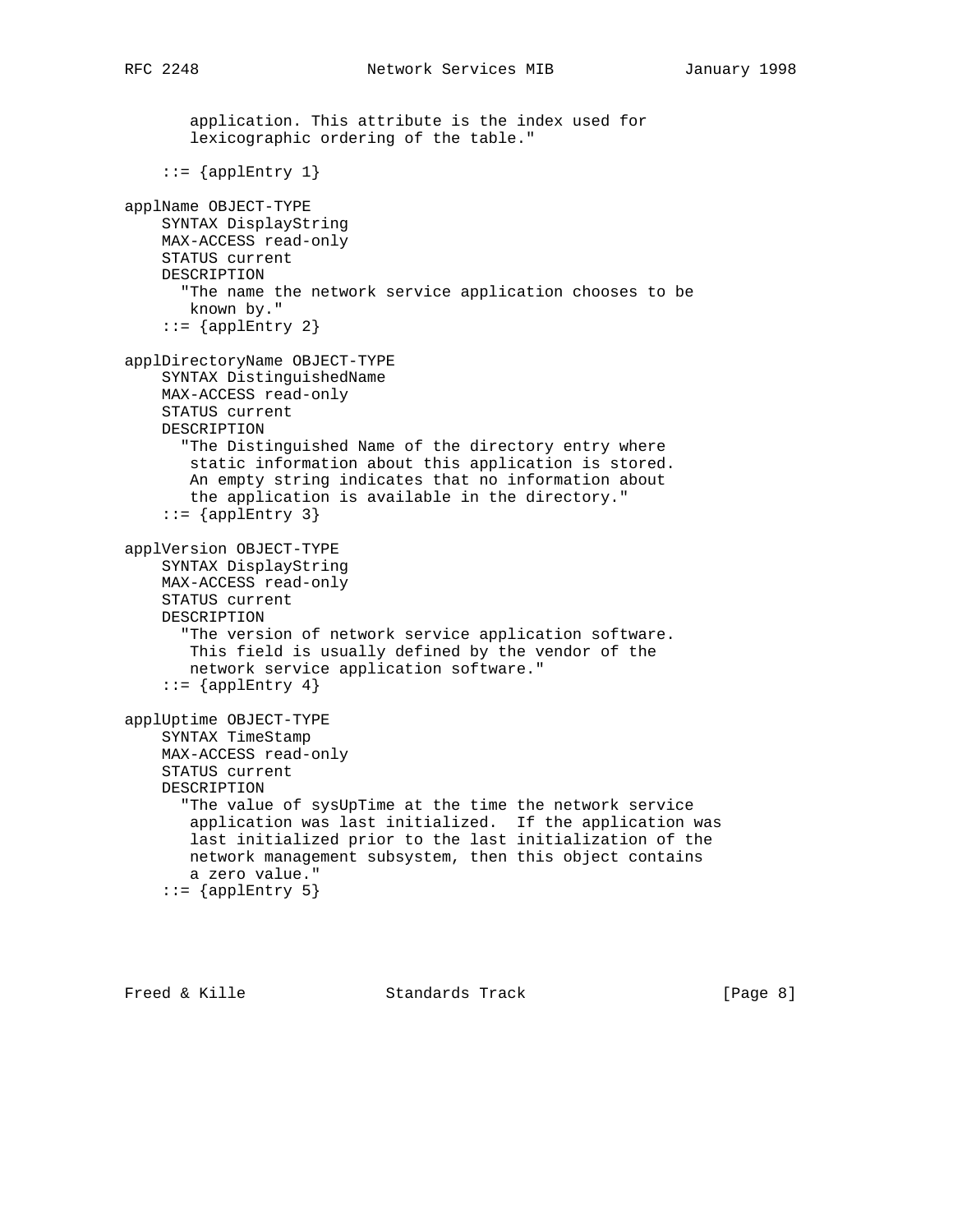```
applOperStatus OBJECT-TYPE
     SYNTAX INTEGER {
      up(1),
       down(2),
      halted(3),
      congested(4),
      restarting(5),
       quiescing(6)
     }
    MAX-ACCESS read-only
    STATUS current
    DESCRIPTION
       "Indicates the operational status of the network service
 application. 'down' indicates that the network service is
 not available. 'up' indicates that the network service
        is operational and available. 'halted' indicates that the
        service is operational but not available. 'congested'
        indicates that the service is operational but no additional
        inbound associations can be accomodated. 'restarting'
        indicates that the service is currently unavailable but is
        in the process of restarting and will be available soon.
        'quiescing' indicates that service is currently operational
       but is in the process of shutting down. Additional inbound
       associations may be rejected by applications in the
        'quiescing' state."
     ::= \{applEntry 6\}applLastChange OBJECT-TYPE
    SYNTAX TimeStamp
    MAX-ACCESS read-only
    STATUS current
    DESCRIPTION
       "The value of sysUpTime at the time the network service
       application entered its current operational state. If
        the current state was entered prior to the last
        initialization of the local network management subsystem,
        then this object contains a zero value."
    ::= {applEntry 7}
applInboundAssociations OBJECT-TYPE
    SYNTAX Gauge32
    MAX-ACCESS read-only
    STATUS current
    DESCRIPTION
       "The number of current associations to the network service
       application, where it is the responder. An inbound
       assocation occurs when a another application successfully
       connects to this one."
```
Freed & Kille Standards Track [Page 9]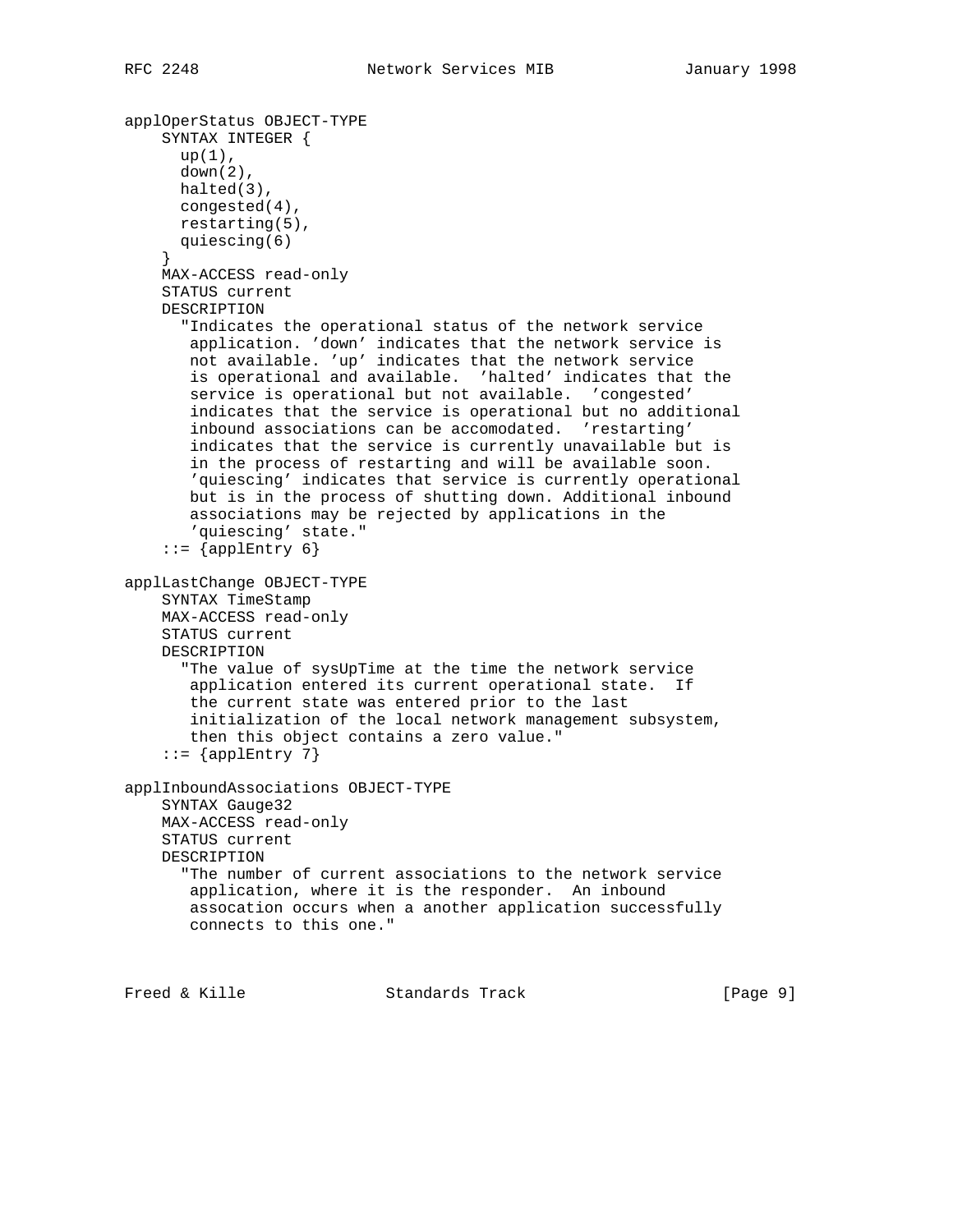```
::= {applEntry 8}
applOutboundAssociations OBJECT-TYPE
     SYNTAX Gauge32
     MAX-ACCESS read-only
     STATUS current
     DESCRIPTION
       "The number of current associations to the network service
        application, where it is the initiator. An outbound
        association occurs when this application successfully
        connects to another one."
    ::= {applEntry 9}
applAccumulatedInboundAssociations OBJECT-TYPE
     SYNTAX Counter32
     MAX-ACCESS read-only
     STATUS current
     DESCRIPTION
       "The total number of associations to the application entity
       since application initialization, where it was the responder."
    ::= {applEntry 10}
applAccumulatedOutboundAssociations OBJECT-TYPE
     SYNTAX Counter32
    MAX-ACCESS read-only
     STATUS current
    DESCRIPTION
       "The total number of associations to the application entity
        since application initialization, where it was the initiator."
    ::= {applEntry 11}
applLastInboundActivity OBJECT-TYPE
     SYNTAX TimeStamp
    MAX-ACCESS read-only
     STATUS current
    DESCRIPTION
       "The value of sysUpTime at the time this application last
        had an inbound association. If the last association
        occurred prior to the last initialization of the network
        subsystem, then this object contains a zero value."
    ::= {applEntry 12}
applLastOutboundActivity OBJECT-TYPE
     SYNTAX TimeStamp
     MAX-ACCESS read-only
     STATUS current
     DESCRIPTION
       "The value of sysUpTime at the time this application last
```
Freed & Kille Standards Track [Page 10]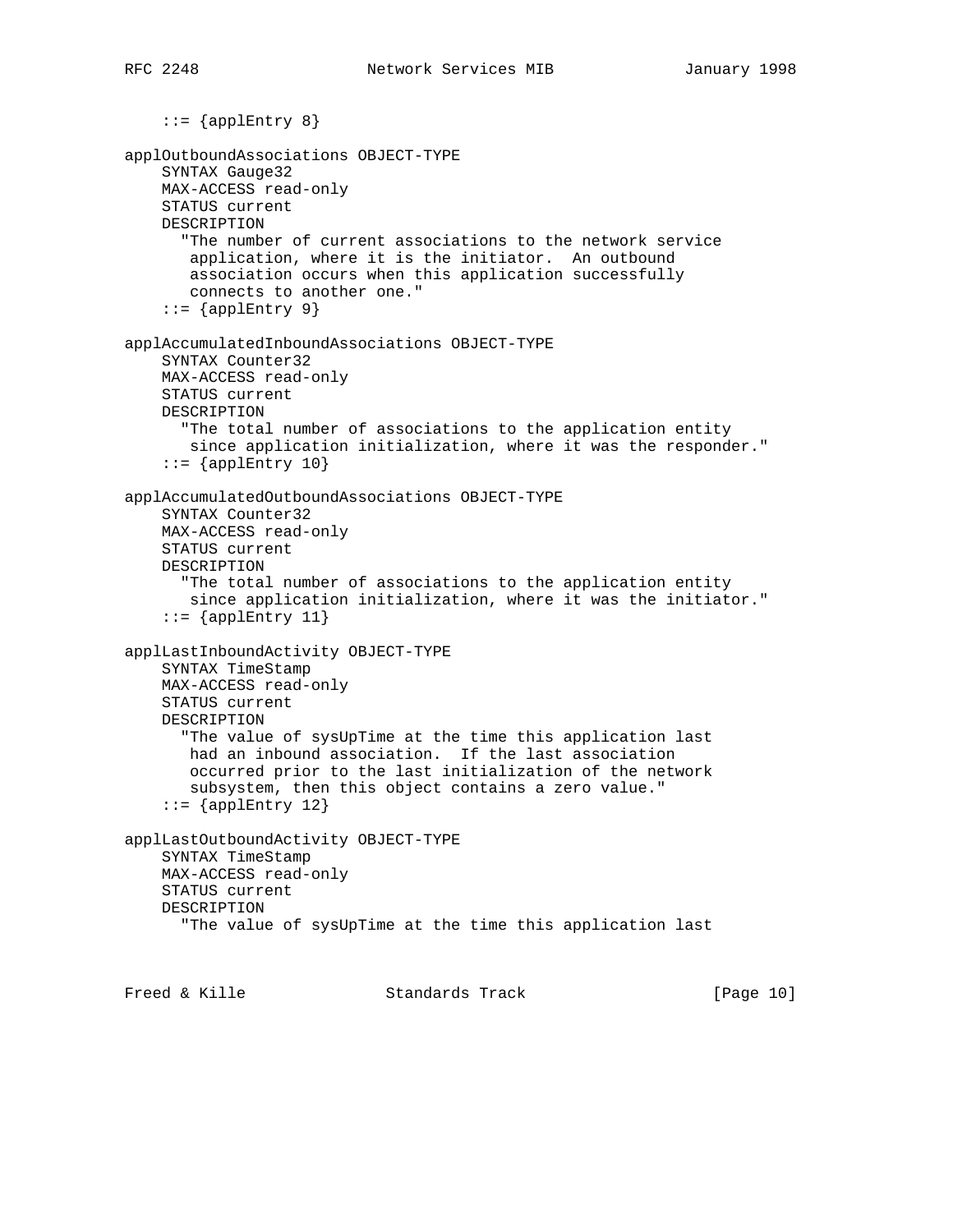```
 had an outbound association. If the last association
        occurred prior to the last initialization of the network
        subsystem, then this object contains a zero value."
    ::= {applEntry 13}
applRejectedInboundAssociations OBJECT-TYPE
     SYNTAX Counter32
     MAX-ACCESS read-only
     STATUS current
     DESCRIPTION
       "The total number of inbound associations the application
       entity has rejected, since application initialization.
       Rejected associations are not counted in the accumulated
       association totals. Note that this only counts
        associations the application entity has rejected itself;
        it does not count rejections that occur at lower layers
        of the network. Thus, this counter may not reflect the
        true number of failed inbound associations."
    ::= {applEntry 14}
applFailedOutboundAssociations OBJECT-TYPE
     SYNTAX Counter32
    MAX-ACCESS read-only
     STATUS current
     DESCRIPTION
       "The total number associations where the application entity
        is initiator and association establishment has failed,
       since application initialization. Failed associations are
       not counted in the accumulated association totals."
    ::= {applEntry 15}
applDescription OBJECT-TYPE
     SYNTAX DisplayString
     MAX-ACCESS read-only
     STATUS current
     DESCRIPTION
       "A text description of the application. This information
        is intended to identify and briefly describe the
        application in a status display."
    ::= {applEntry 16}
applURL OBJECT-TYPE
     SYNTAX URLString
    MAX-ACCESS read-only
    STATUS current
    DESCRIPTION
       "A URL pointing to a description of the application.
       This information is intended to identify and describe
Freed & Kille                 Standards Track                   [Page 11]
```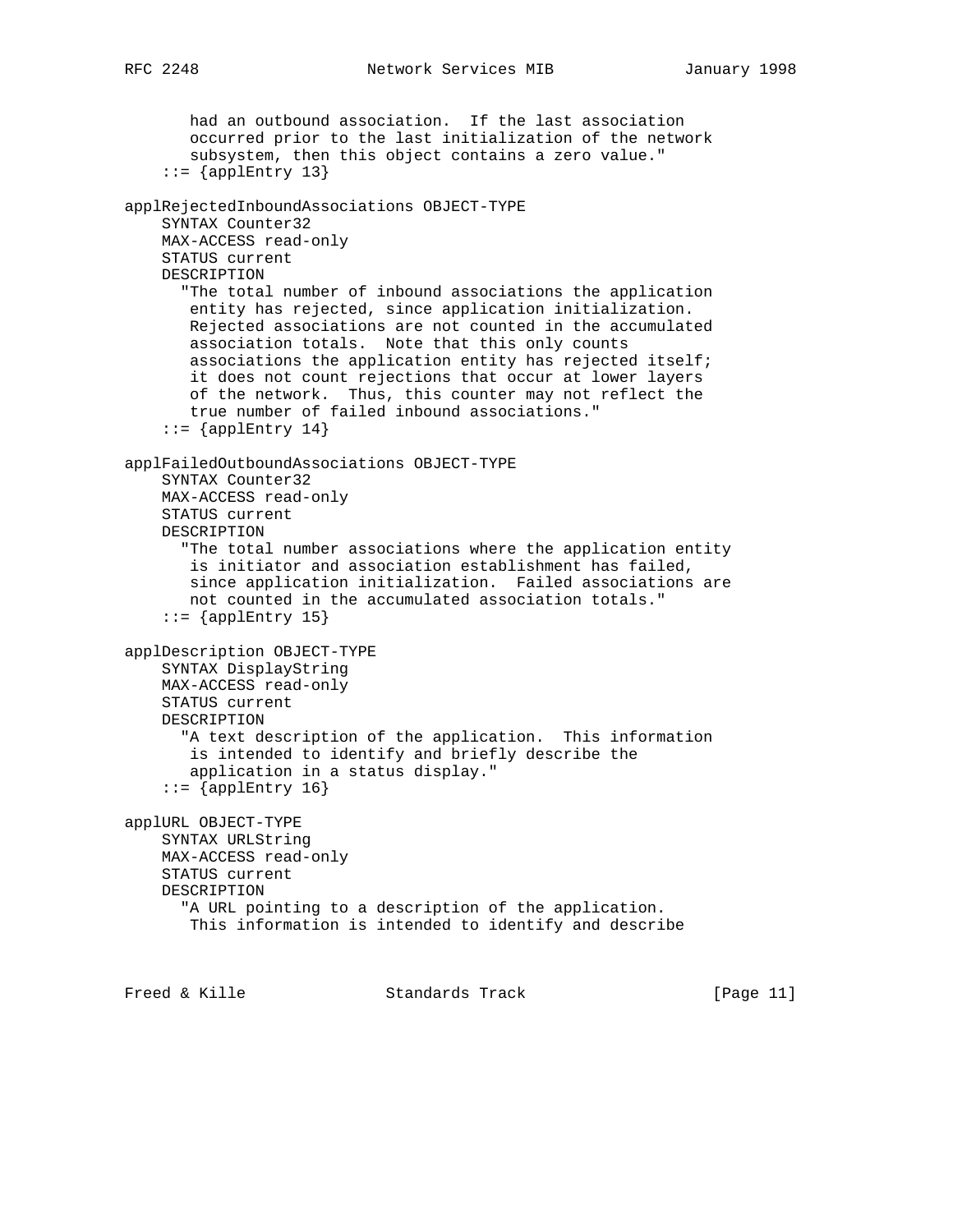```
 the application in a status display."
    ::= {applEntry 17}
-- The assocTable augments the information in the applTable
-- with information about associations. Note that two levels
-- of compliance are specified below, depending on whether
-- association monitoring is mandated.
assocTable OBJECT-TYPE
     SYNTAX SEQUENCE OF AssocEntry
    MAX-ACCESS not-accessible
     STATUS current
    DESCRIPTION
         "The table holding a set of all active application
         associations."
     ::= {application 2}
assocEntry OBJECT-TYPE
    SYNTAX AssocEntry
    MAX-ACCESS not-accessible
    STATUS current
    DESCRIPTION
       "An entry associated with an association for a network
       service application."
     INDEX {applIndex, assocIndex}
    ::= {assocTable 1}
AssocEntry ::= SEQUENCE {
    assocIndex
        INTEGER,
     assocRemoteApplication
       DisplayString,
     assocApplicationProtocol
        OBJECT IDENTIFIER,
     assocApplicationType
        INTEGER,
    assocDuration
        TimeStamp
}
assocIndex OBJECT-TYPE
    SYNTAX INTEGER (1..2147483647)
    MAX-ACCESS not-accessible
    STATUS current
    DESCRIPTION
       "An index to uniquely identify each association for a network
       service application. This attribute is the index that is
Freed & Kille Standards Track [Page 12]
```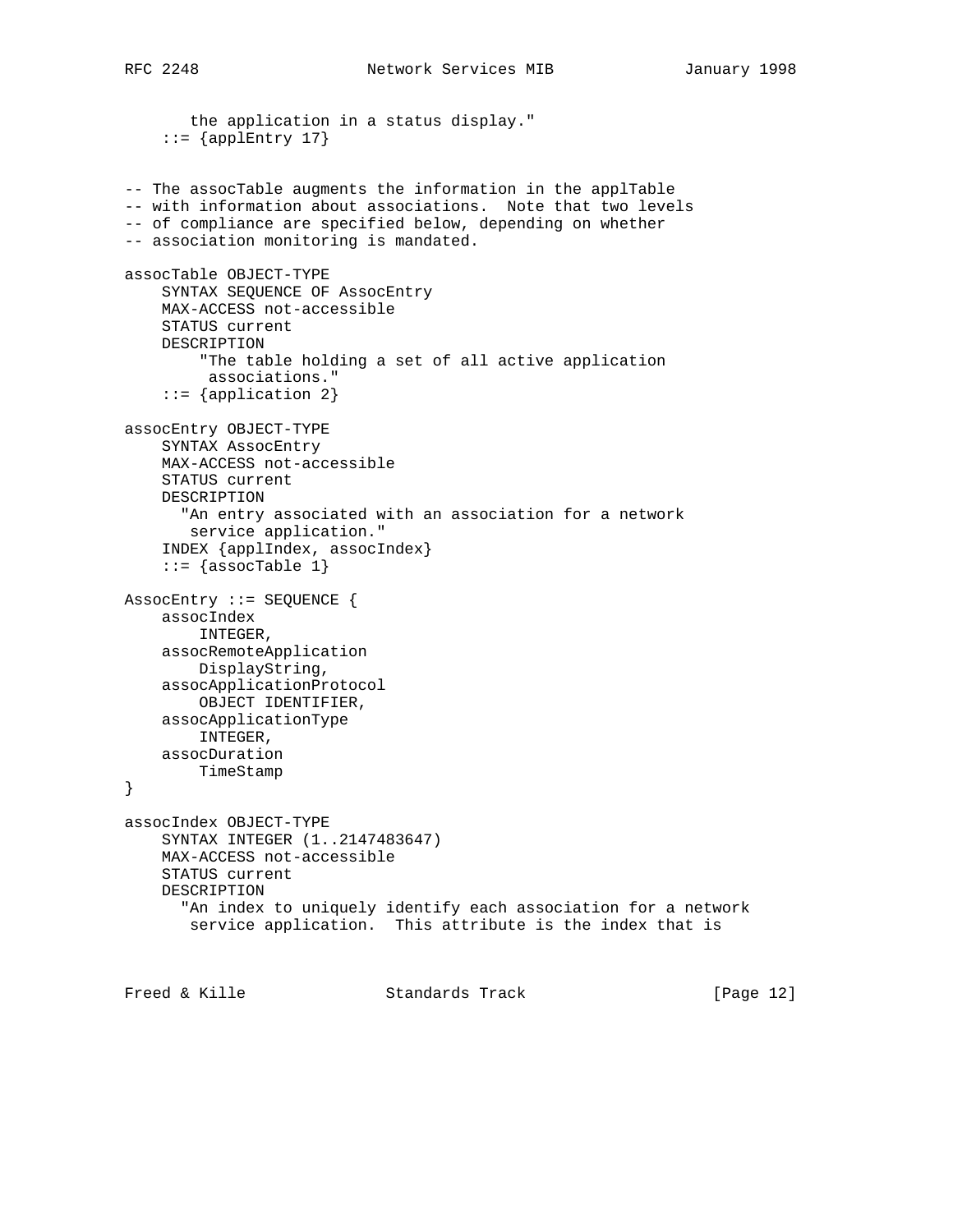```
 used for lexicographic ordering of the table. Note that the
        table is also indexed by the applIndex."
    ::= {assocEntry 1}
assocRemoteApplication OBJECT-TYPE
    SYNTAX DisplayString
    MAX-ACCESS read-only
    STATUS current
    DESCRIPTION
       "The name of the system running remote network service
       application. For an IP-based application this should be
        either a domain name or IP address. For an OSI application
        it should be the string encoded distinguished name of the
       managed object. For X.400(1984) MTAs which do not have a
       Distinguished Name, the RFC 1327 [9] syntax
        'mta in globalid' should be used. Note, however, that not
       all connections an MTA are necessarily to another MTA."
    ::= {assocEntry 2}
assocApplicationProtocol OBJECT-TYPE
    SYNTAX OBJECT IDENTIFIER
    MAX-ACCESS read-only
    STATUS current
    DESCRIPTION
       "An identification of the protocol being used for the
        application. For an OSI Application, this will be the
       Application Context. For Internet applications, the IANA
       maintains a registry of the OIDs which correspond to
       well-known applications. If the application protocol is
       not listed in the registry, an OID value of the form
       {applTCPProtoID port} or {applUDProtoID port} are used for
       TCP-based and UDP-based protocols, respectively. In either
       case 'port' corresponds to the primary port number being
       used by the protocol."
    ::= {assocEntry 3}
assocApplicationType OBJECT-TYPE
     SYNTAX INTEGER {
        ua-initiator(1),
        ua-responder(2),
        peer-initiator(3),
        peer-responder(4)}
    MAX-ACCESS read-only
     STATUS current
    DESCRIPTION
       "This indicates whether the remote application is some type of
       client making use of this network service (e.g. a Mail User
       Agent) or a server acting as a peer. Also indicated is whether
```
Freed & Kille Standards Track [Page 13]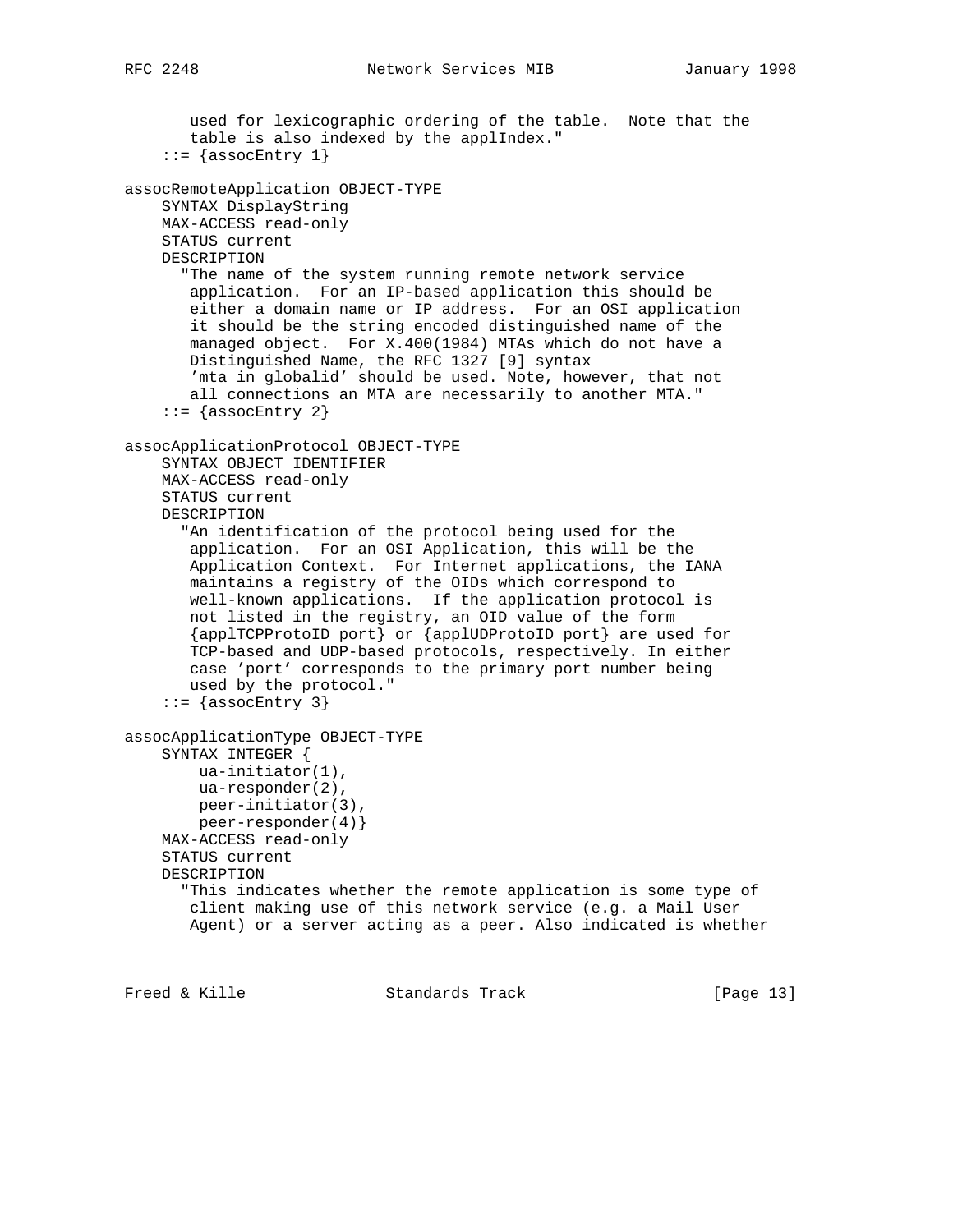```
 the remote end initiated an incoming connection to the network
        service or responded to an outgoing connection made by the
        local application. MTAs and messaging gateways are
        considered to be peers for the purposes of this variable."
    ::= {assocEntry 4}
assocDuration OBJECT-TYPE
    SYNTAX TimeStamp
    MAX-ACCESS read-only
    STATUS current
    DESCRIPTION
       "The value of sysUpTime at the time this association was
       started. If this association started prior to the last
        initialization of the network subsystem, then this
       object contains a zero value."
    ::= {assocEntry 5}
-- Conformance information
applConformance OBJECT IDENTIFIER ::= {application 3}
applGroups OBJECT IDENTIFIER :: = {applConformance 1}applCompliances OBJECT IDENTIFIER ::= {applConformance 2}
-- Compliance statements
applCompliance MODULE-COMPLIANCE
    STATUS current
    DESCRIPTION
       "The compliance statement for SNMPv2 entities
       which implement the Network Services Monitoring MIB
       for basic monitoring of network service applications."
    MODULE -- this module
      MANDATORY-GROUPS {applGroup}
     ::= {applCompliances 1}
assocCompliance MODULE-COMPLIANCE
     STATUS current
    DESCRIPTION
       "The compliance statement for SNMPv2 entities which
       implement the Network Services Monitoring MIB for basic
       monitoring of network service applications and their
       associations."
    MODULE -- this module
      MANDATORY-GROUPS {applGroup, assocGroup}
     ::= {applCompliances 2}
```
Freed & Kille Standards Track [Page 14]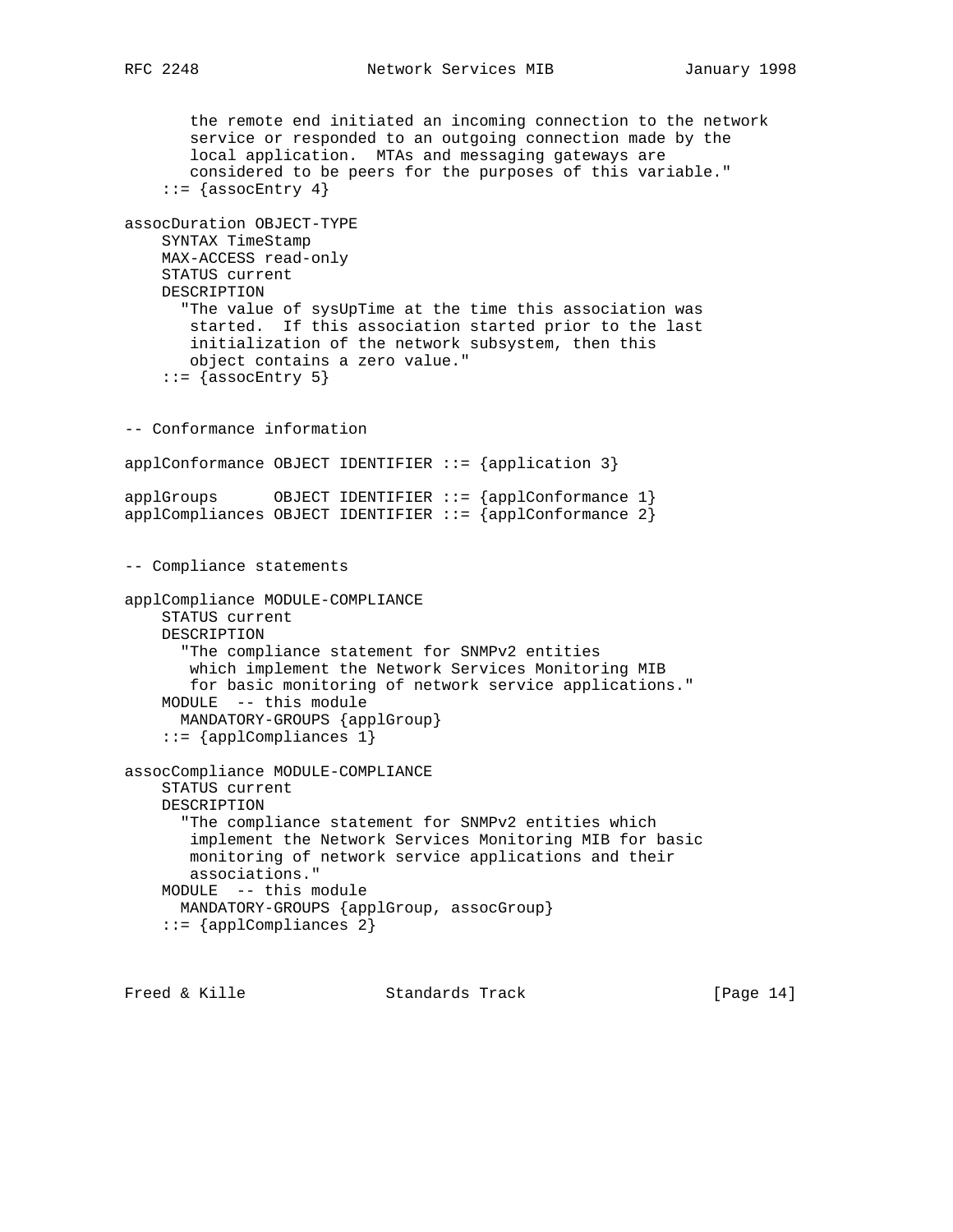```
-- Units of conformance
applGroup OBJECT-GROUP
     OBJECTS {
       applName, applVersion, applUptime, applOperStatus,
       applLastChange, applInboundAssociations,
       applOutboundAssociations, applAccumulatedInboundAssociations,
       applAccumulatedOutboundAssociations, applLastInboundActivity,
       applLastOutboundActivity, applRejectedInboundAssociations,
       applFailedOutboundAssociations, applDescription, applURL}
     STATUS current
     DESCRIPTION
       "A collection of objects providing basic monitoring of
       network service applications."
    ::= {applGroups 1}
assocGroup OBJECT-GROUP
     OBJECTS {
      assocRemoteApplication, assocApplicationProtocol,
      assocApplicationType, assocDuration}
     STATUS current
     DESCRIPTION
       "A collection of objects providing basic monitoring of
       network service applications' associations."
     ::= \{app1Groups 2\}-- OIDs of the form {applTCPProtoID port} are intended to be used
-- for TCP-based protocols that don't have OIDs assigned by other
-- means. {applUDPProtoID port} serves the same purpose for
-- UDP-based protocols. In either case 'port' corresponds to
```
-- the primary port number being used by the protocol. For example, -- assuming no other OID is assigned for SMTP, an OID of -- {applTCPProtoID 25} could be used, since SMTP is a TCP-based -- protocol that uses port 25 as its primary port.

 $app1TCPProtocolD OBJECT IDENTIFIER ::= {app1ication 4}$ applUDPProtoID OBJECT IDENTIFIER  $::=$  {application 5}

END

Freed & Kille Standards Track [Page 15]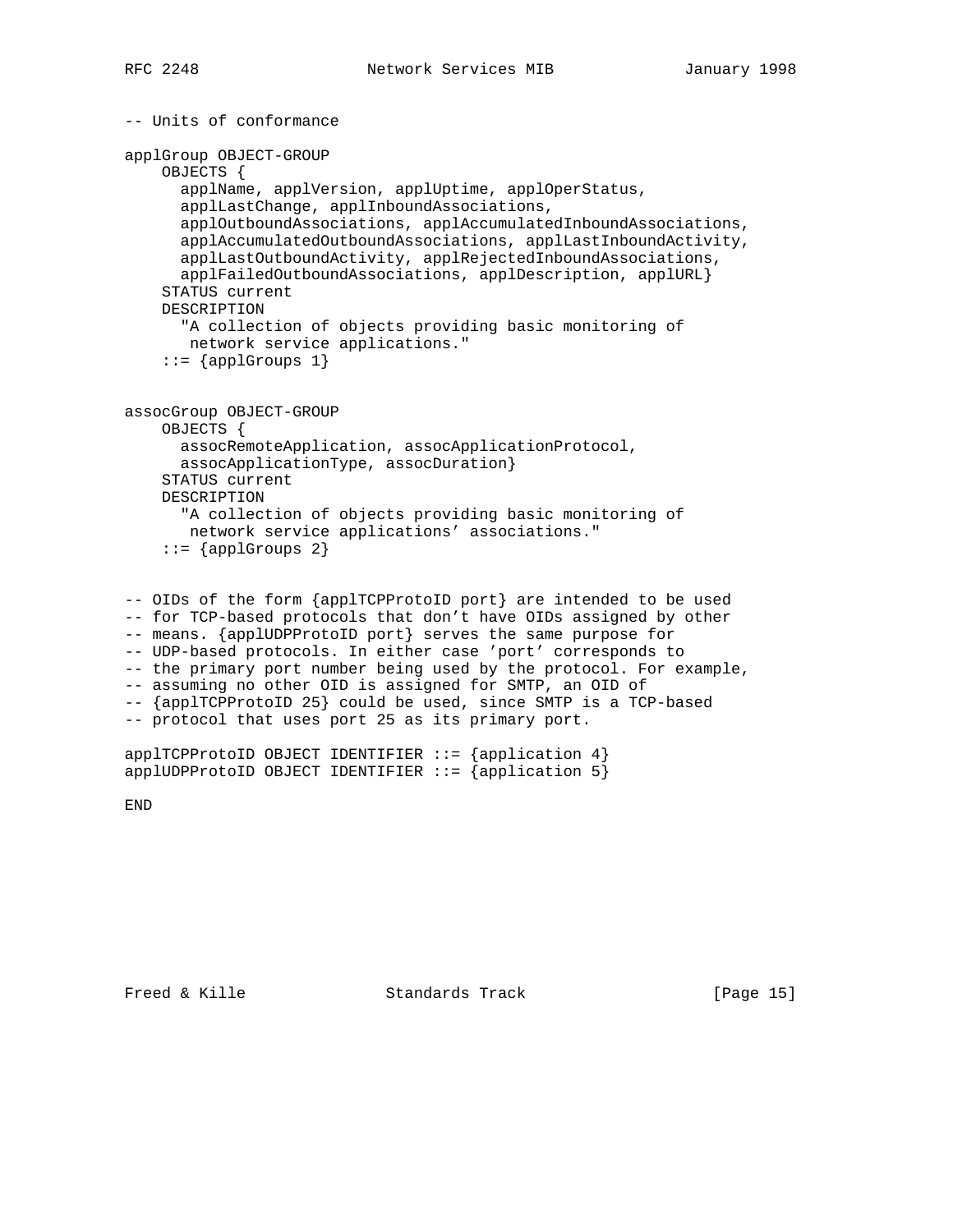7. Changes made since RFC 1565

 The only changes made to this document since it was issued as RFC 1565 [11] are the following:

- (1) applDescription and applURL fields have been added. These fields are intended to identify and describe the application.
- (2) A number of DESCRIPTION fields have been reworded, hopefully making them clearer.
- (3) The new "quiescing" state has been added to applOperStatus.
- (4) The prose about "dynamic single threaded processes" has been removed -- it was simply too confusing.
- (5) Various RFC references have been updated to refer to more recent versions.
- (6) The MIB has been renamed from APPLICATION-MIB to NETWORK- SERVICES-MIB. This was done because an application MIB is now under development within the IETF that provides very different functionality from this MIB.
- 8. Acknowledgements

 This document is a product of the Mail and Directory Management (MADMAN) Working Group. It is based on an earlier MIB designed by S. Kille, T. Lenggenhager, D. Partain, and W. Yeong. The Electronic Mail Association's TSC committee was instrumental in providing feedback on and suggesting enhancements to RFC 1565 [11] that have led to the present document.

- 9. References
	- [1] SNMPv2 Working Group, Case, J., McCloghrie, K., Rose, M., and S. Waldbusser, "Structure of Management Information for Version 2 of the Simple Network Management Protocol (SNMPv2)", RFC 1902, January 1996.
	- [2] SNMPv2 Working Group, Case, J., McCloghrie, K., Rose, M., and S. Waldbusser, "Textual Conventions for Version 2 of the Simple Network Management Protocol (SNMPv2)", RFC 1903, January 1996.
	- [3] SNMPv2 Working Group, Case, J., McCloghrie, K., Rose, M., and S. Waldbusser, "Conformance Statements for Version 2 of the Simple Network Management Protocol (SNMPv2)", RFC 1904, January 1996.

Freed & Kille **Standards Track** [Page 16]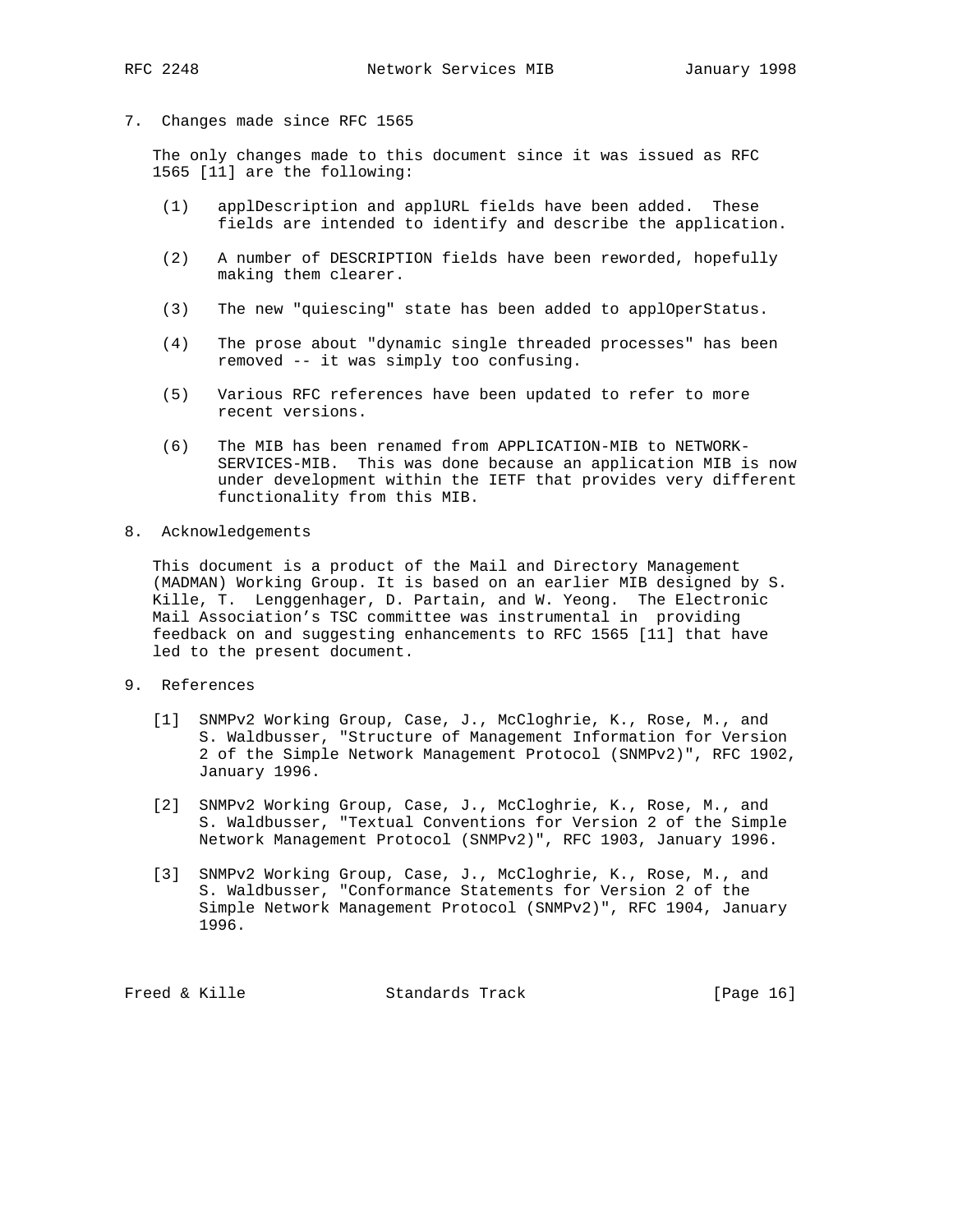- [4] SNMPv2 Working Group, Case, J., McCloghrie, K., Rose, M., and S. Waldbusser, "Protocol Operations for Version 2 of the Simple Network Management Protocol (SNMPv2)", RFC 1905, January 1996.
- [5] SNMPv2 Working Group, Case, J., McCloghrie, K., Rose, M., and S. Waldbusser, "Transport Mappings for Version 2 of the Simple Network Management Protocol (SNMPv2)", RFC 1906, January 1996.
- [6] SNMPv2 Working Group, Case, J., McCloghrie, K., Rose, M., and S. Waldbusser, "Management Information Base for Version 2 of the Simple Network Management Protocol (SNMPv2)", RFC 1907, January 1996.
- [7] SNMPv2 Working Group, Case, J., McCloghrie, K., Rose, M., and S. Waldbusser, "Coexistence between Version 1 and Version 2 of the Internet-standard Network Management Framework", RFC 1908, January 1996.
- [8] Kille, S., "A String Representation of Distinguished Names", RFC 1779, March 1995.
- [9] Kille, S., "Mapping between X.400(1988) / ISO 10021 and RFC 822", RFC 1327, May 1992.
- [10] Berners-Lee, T., Masinter, L. and M. McCahill, Uniform Resource Locators (URL)", RFC 1738, December 1994.
- [11] Freed, N., and S. Kille, "Network Services Monitoring MIB", RFC 1565, January 1994.

10. Security Considerations

 This MIB does not offer write access, and as such cannot be used to actively attack a system. However, this MIB does provide passive information about the existance, type, and configuration of applications on a given host that could potentially indicate some sort of vulnerability. Finally, the information MIB provides about network usage could be used to analyze network traffic patterns.

Freed & Kille **Standards Track** [Page 17]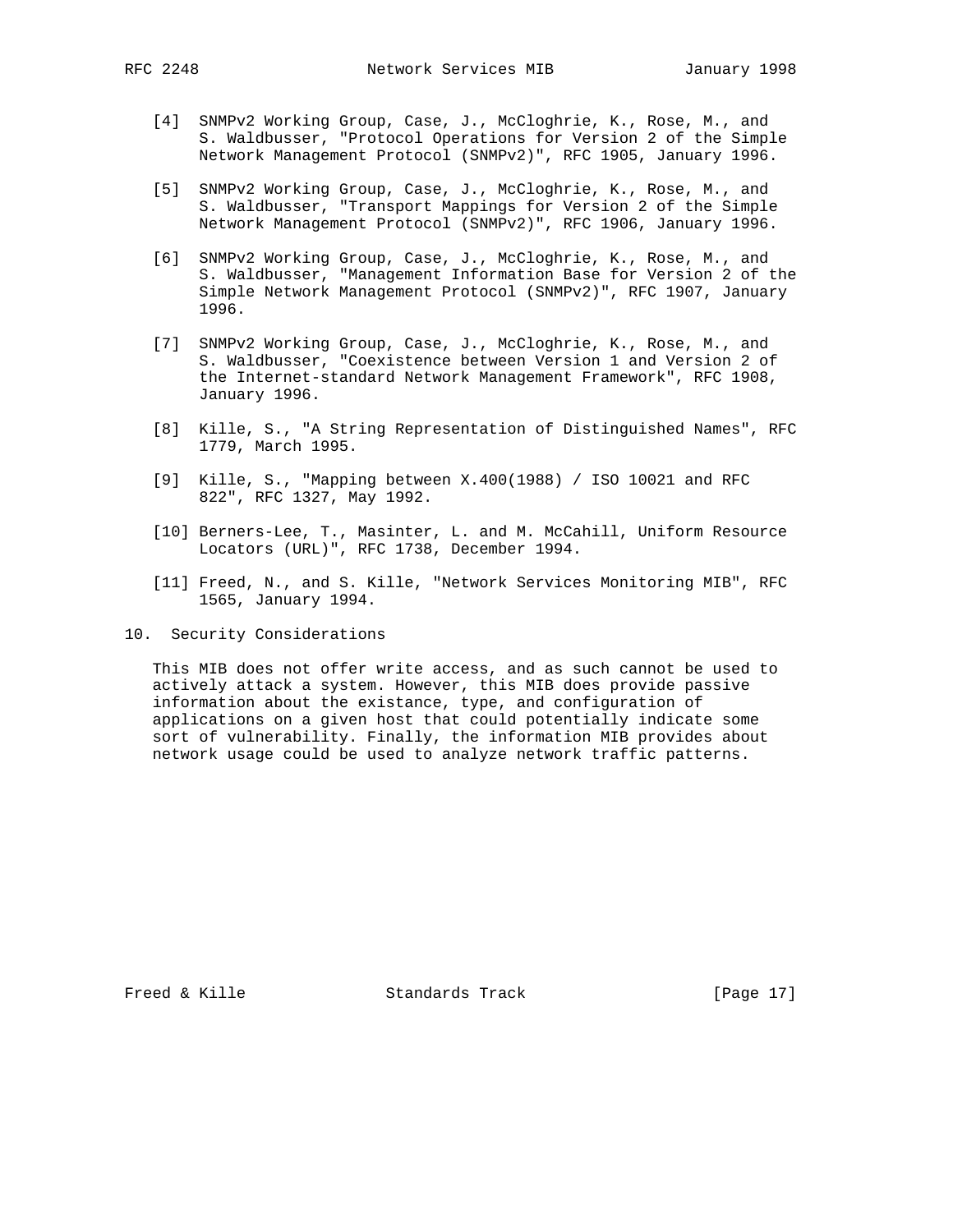11. Author and Chair Addresses

 Ned Freed Innosoft International, Inc. 1050 Lakes Drive West Covina, CA 91790 USA

 Phone: +1 626 919 3600 Fax: +1 626 919 3614 EMail: ned.freed@innosoft.com

 Steve Kille, MADMAN WG Chair ISODE Consortium The Dome, The Square Richmond TW9 1DT UK

 Phone: +44 181 332 9091 EMail: S.Kille@isode.com

Freed & Kille **Standards Track** [Page 18]